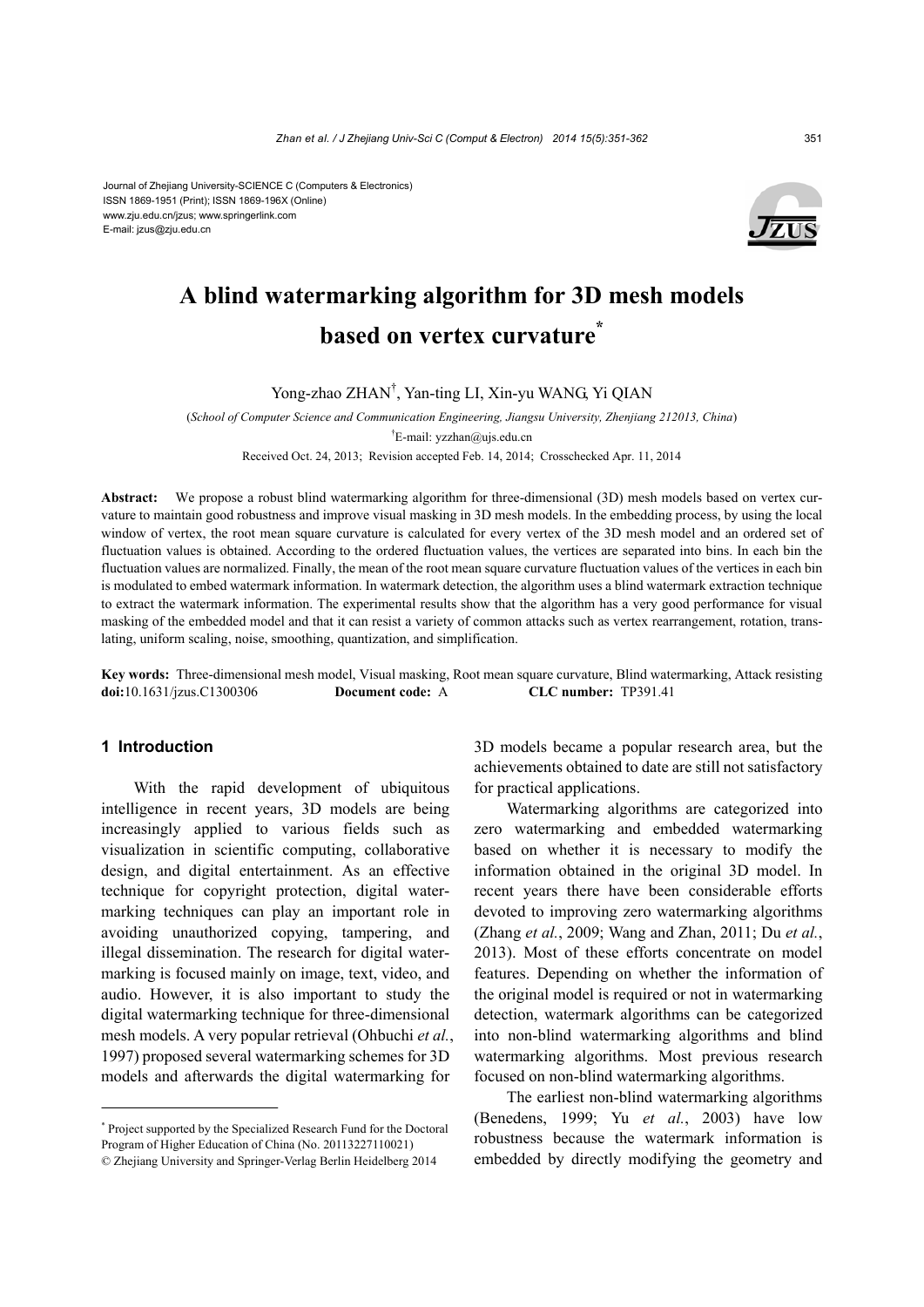topology information of the 3D model. The algorithm of Yin *et al*. (2001) embeds the watermark into a suitable coarser mesh produced using Guskov's multi-resolution signal processing and a 3D nonuniform relaxation operator. In this scheme of Ai *et al.* (2009) the existing 2D image algorithm is used to embed a watermark into a range image produced by the Voronoi patches of 3D models with feature points from the rapid changing regions. The algorithms proposed by Choi *et al.* (2010) use linear operators derived from scaling functions generated from Chebyshev polynomials to create vectors into which the watermark is inserted, thereby avoiding the cost of finding the eigenvalues and eigenvectors of a Laplacian matrix. By transforming 3D rectangular coordinates of the model into cylindrical coordinates with a constant interval in the *Z* axis and quantizing the radial angles with required angular change, the scheme of Zhang and Yao (2010) transforms the 3D model into a 2D matrix and embeds the watermark into the matrix. The algorithms of Hu *et al.* (2008) and Salman *et al.* (2008) pre-process the original model and formulate a more stable watermark embedding primitive to the embedded watermark. These approaches provide robustness against common attacks. Since it is hard and even nearly impossible to obtain reliable information about the original model in practice, blind watermarking algorithms provide a better theoretical value and also have good application prospects.

Research on blind watermarking algorithms is now a trend. Several blind watermarking algorithms for 3D mesh models have been developed. Embedding primitives have been determined by topology and then the watermark is embedded (Ohbuchi *et al.*, 1997; 2002). Sun and Pan (2005) created one local coordinate system for each embedding primitive and embedded watermark bit by bit by modifying the position of vertices' projections in the local coordinate system. Kim *et al.* (2005) modified the  $L_2$ -norm of the wavelet coefficients at various multi-resolution levels to embed the watermark. Yao *et al.* (2008) proposed a blind algorithm that embeds watermarks into vertex groups by applying a non-uniform discrete Fourier transform. However, their technique cannot resist simplification or cropping. Some algorithms (Hu *et al.*, 2009; Luo and Bors, 2009) based on a block and barycenter of the model have also been introduced, but they canot resist cropping because the barycenter of the model will be changed after a cropping attack. An extended version of the algorithm (Lee and Kwon, 2007) has also been proposed to alleviate the weaknesses of the blind watermarking scheme for simplification and cropping. The algorithm, however, is not a true blind watermarking scheme because it still requires some original data during the extraction process. Based on the idea of adding a watermark to the pixel values of the lower bits in image watermarking, Wagner (2000) constructed a set of parameter vectors that is robust to all kinds of transform operations and embeds watermarks by modulating the relative length of each vector. The algorithm can resist geometric transformations and affine transformations, but the robustness for mesh reconstruction is weak. Zagrouba and Jabra (2009) selected maximum stable partitions according to the vertex curvature and repeatedly embed watermarks into the partitions. The stability of the partitions and the repeated embedding guarantee some robustness to cropping and simplification attacks, but the robustness is still weak because the establishment of the partition is related to model topology. Wagner's scheme and Zagrouba's scheme focus mainly on the robustness performance in 3D mesh model watermarking. Li *et al.* (2004; 2006) proposed algorithms based on spherical parameterization and the addition property of a Fourier transform which are resistant to a variety of common attacks.

Cho *et al.* (2007) converted a 3D mesh model to spherical coordinates and embedded the watermark by modulating the histogram distribution of the vertices. The algorithm takes robustness into account, but does not select the visual masking regions or primitives to embed the watermark. So, the effect of visual masking is unsatisfactory. Wang *et al.* (2011) normalized the original model and established partitions, and then embedded a watermark bit repeatedly at the same part to resist simplification. The algorithm uses the barycenter of the model when the partitions are established and thus is not robust against cropping due to the shift of the barycenter caused by cropping. The algorithm analyzes the distortion distribution and intensity on the watermarked model, but how to enhance the visual masking of the watermark in the watermark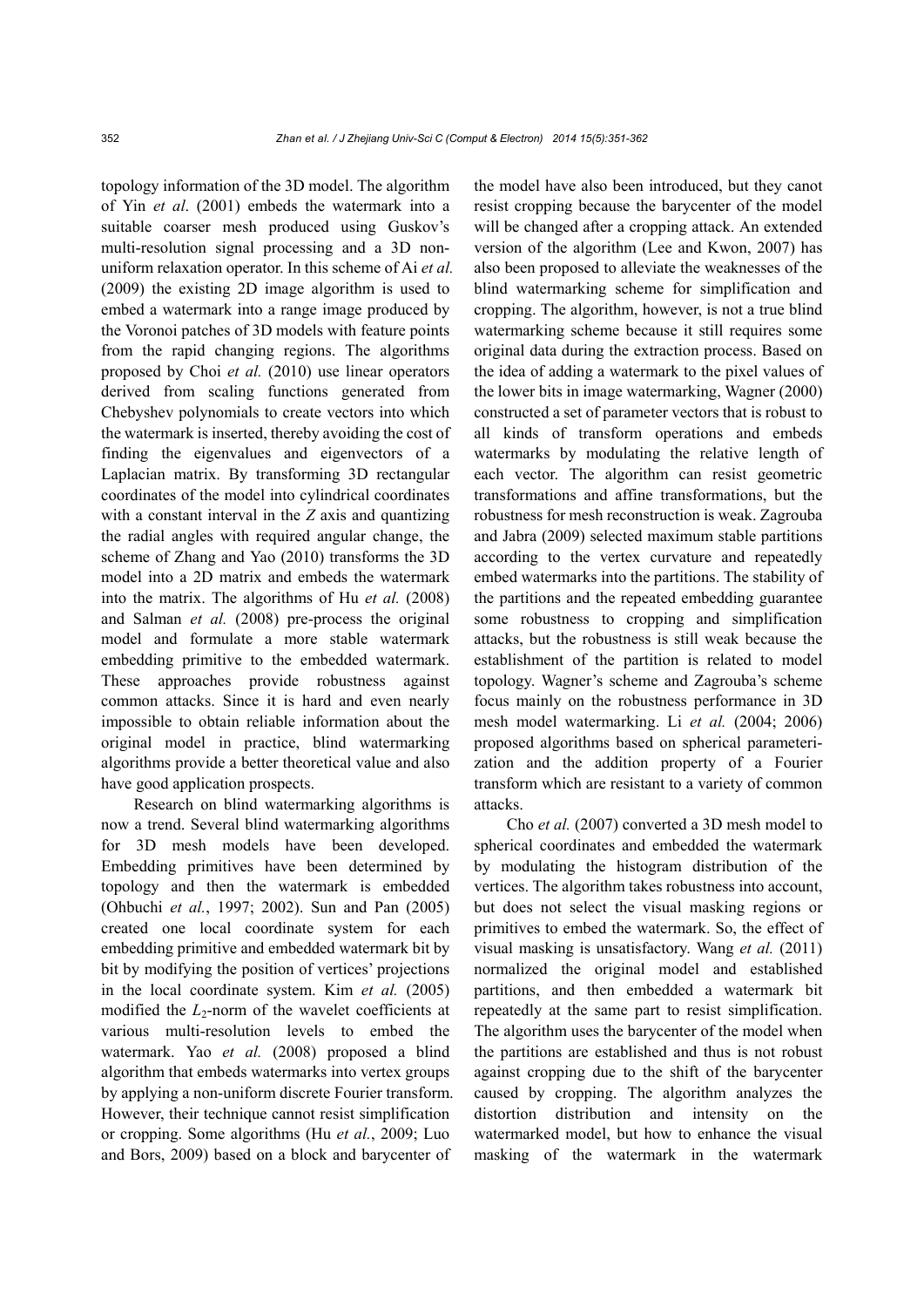embedding is still not considered. To conclude, the algorithms above have some robustness to various attacks, but the 3D model is sensitive to watermark embedding and is deformed easily. This will lead to obvious visual distortion and make the watermark easy to perceive, which is unfavorable for copyright protection of the 3D model. Ma *et al*. (2004) presented a direct approach for fitting a subdivision surface from an irregular and dense triangle mesh of an arbitrary topological type. They developed a topology- and feature-preserving mesh simplification algorithm, which, however, is not a watermarking algorithm. Therefore, a watermarking algorithm is needed that not only resists various attacks on the 3D model but also masks the watermark information embedded and preserves the model shape.

In this paper, a blind watermarking algorithm is proposed for 3D mesh models based on vertex curvature. The fluctuation value of the root mean square curvature of each vertex in the 3D mesh model is calculated based on the premise that all the vertices are divided into bins. After normalizing the fluctuation value of each bin, a watermark is embedded into the bins by modulating the mean fluctuation values of the bins.

# **2 Root mean square curvature fluctuation of a vertex**

#### **2.1 Root mean square curvature of a vertex**

Curvature measures the uneven degree of the geometry, which is a local feature. Flatness has different meanings for different geometries. For a curve it is a straight line while for a surface it is a plane. A plane curve is uniquely determined by the curvature of the curve and a space curve is uniquely defined by the curvature (change rate of the unit tangent vector) and twist (change rate of the orthogonal frame). Conversely, a surface is more complicated. The accuracy of the curvature has a great influence on the performance of our algorithm. There exist three types of curvature for a vertex of a 3D model, i.e., Gaussian curvature, mean curvature, and root mean square curvature. In this paper, we choose root mean square curvature as the basis of our research.

The root mean square curvature is used to measure the deviation of a surface related to a plane. If the root mean square curvature of a surface is 0, the surface is a plane. The higher the root mean square curvature is, the more rapidly the deviation of the normal from the surface will change in a small area, and vice versa. For a geometric model, the Gaussian curvature and mean curvature are unable to correctly describe the characteristics of a 3D mesh model. Nevertheless, the root mean square curvature can do this. The human visual system is more sensitive to detail characteristics of a mesh model such as inflection points, creases, sharp edges, and triangular patch distributions. These characteristics can be better positioned with a root mean square curvature.

We calculate the Gaussian curvature and mean curvature using the formulas proposed by Kim *et al*. (1999). Suppose that *K* denotes the Gaussian curvature, and *H* denotes the mean curvature. Then, the Gaussian curvature and mean curvature of vertex  $v_i$ are proposed as follows:

$$
K = \left(2\pi - \sum_{k=1}^{N_1} \theta_k\right) / \left(\frac{1}{3} \sum_{k=1}^{N_3} A_k\right),
$$
 (1)

$$
H = \sum_{j=1}^{N_2} \omega(e_{i,j}) / \left(\frac{1}{3} \sum_{k=1}^{N_3} A_k\right),
$$
 (2)

where  $\theta_k$  ( $k=1, 2, ..., N_1$ ) denotes the interior angle adjacent to vertex  $v_i$ ,  $\omega(e_{i,j})$  (*j*=1, 2, …, *N*<sub>2</sub>) denotes the angles between the normals of the two adjacent triangles, and  $A_k$  ( $k=1, 2, ..., N_3$ ) denotes the triangle area corresponding to the 1-ring neighborhood of vertex *vi*.

The root mean square curvature of vertex  $v_i$  (Kim *et al*. 1999) is calculated as follows:

$$
k_{\rm rms}(\mathbf{v}_i) = \sqrt{2H^2 - K}.\tag{3}
$$

### **2.2 Fluctuation value of a vertex**

Firstly, we define a local window of vertex  $v_i$  and select a threshold *r* as the radius of the window according to the watermark strength. Fig. 1 shows the local window  $Nv_i(v_i, r)$  of vertex  $v_i$  in a 3D mesh model. The local window is denoted by  $Nv_i(v_i, r) = \{v_i\}$ ||*vj*−*vi*||≤*r*}, where ||*vj*−*vi*|| denotes the Euclidean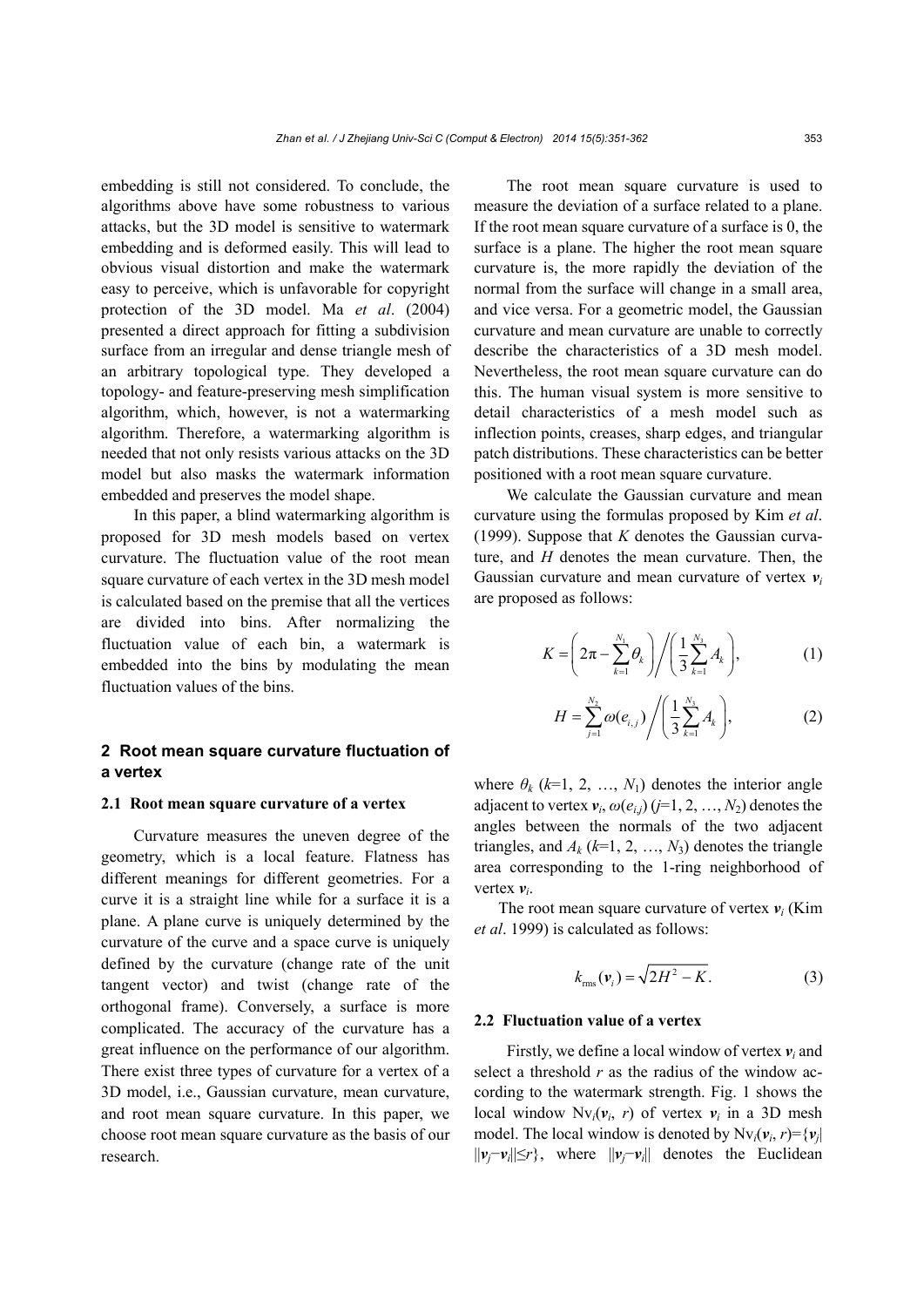distance between  $v_i$  and  $v_i$ . The points in the local window of vertex  $v_i$  are the hollow points in Fig. 1.



*v*e

*vi*

**Fig. 1 Local window of vertex** *vi*

Secondly, we calculate the root mean square curvature of the intersection point  $v_e$  of a local window  $Nv_i(v_i, r)$  and 3D mesh model. As shown in Fig. 2,  $v_e$  denotes the intersection point,  $v_1$  and  $v_2$  denote the vertices of the line segment, and the root mean square curvature of the intersection point is defined as follows:

$$
k_{\rm rms}(\mathbf{v}_{\rm e}) = \sqrt{\left(\frac{d_2}{d_1 + d_2} \cdot k_{\rm rms}(\mathbf{v}_1)\right)^2 + \left(\frac{d_1}{d_1 + d_2} \cdot k_{\rm rms}(\mathbf{v}_2)\right)^2}.
$$
\n
$$
\mathbf{Q}
$$
\n
$$
\mathbf{Q}
$$
\n
$$
\mathbf{Q}
$$
\n
$$
\mathbf{Q}
$$
\n
$$
\mathbf{Q}
$$
\n
$$
\mathbf{Q}
$$
\n
$$
\mathbf{Q}
$$
\n
$$
\mathbf{Q}
$$
\n
$$
\mathbf{Q}
$$
\n
$$
\mathbf{Q}
$$
\n
$$
\mathbf{Q}
$$
\n
$$
\mathbf{Q}
$$
\n
$$
\mathbf{Q}
$$
\n
$$
\mathbf{Q}
$$

**Fig.** 2 **Intersection point**  $v_e$  of **local** window  $Nv_i(v_i, r)$  and **model**

The root mean square curvature of vertex  $v_i$  in its local window  $Nv_i(v_i, r)$  is defined as

$$
k_{\text{rms}}(\mathbf{v}_i, r) = \frac{1}{W_r(\mathbf{v}_i)} \sum_{\mathbf{v}_j \in \text{Nv}_i(\mathbf{v}_i, r)} k_{\text{rms}}(\mathbf{v}_j),
$$
 (5)

where  $W_r(\mathbf{v}_i)$  denotes the number of vertices in  $Nv_i(v_i, r)$ , i.e., the number of the hollow points in Fig. 1.

Finally, we calculate the fluctuation value of vertex  $v_i$  as follows:

$$
D_{v_i} = \sqrt{\frac{1}{W_r(\nu_i)} \sum_{v_j \in \text{Nv}_i(v_i, r)} (k_{\text{rms}}(\nu_i, r) - k_{\text{rms}}(\nu_j))^2}.
$$
 (6)

# **3 Blind watermarking algorithm based on vertex curvature**

The information for a 3D mesh model includes vertex coordinates, faces, and attributes. Assuming that a 3D mesh model can be denoted as  $M=(V, F)$ , where  $V = \{v_i \in \mathbb{R}^3 | 1 \le i \le N\}$  denotes the set of all vertices of the model, *N* denotes the number of vertices,  $F=\{f_i|1\leq i\leq N_f\}$  denotes the set of all triangular faces representing mesh topology, and  $N_f$  denotes the number of faces.

#### **3.1 Embedding process**

Assuming that the watermark information sequence can be denoted by  $W=(w_0, w_1, \ldots, w_{L-1})$ , *w<sub>i</sub>*∈{0, 1}, 1≤*i*≤*L*−1. To enhance the security of the watermark information, the watermark information in this paper is generated by logistic chaos mapping. The watermark information generating process can be described by a deterministic nonlinear differential equation. Although the watermark information generating process does not include any random factor, its trajectory may be completely random. In addition, logistic chaos mapping has advantages of privacy and periodicity in a state space. The logistic chaos mapping is defined as

$$
\begin{cases} x_{k+1} = F(x_k) = \mu x_k (1 - x_k), \\ x_{k+1} \in (0, 1), \quad k = 0, 1, \cdots, L-1, \end{cases}
$$
 (7)

where 0≤*μ*≤4 is a bifurcation parameter. To make the watermark information into a chaotic state, *μ* should be in the range of [3.569945, 4] and the key  $(\mu, x_0)$  is a cipher code where  $x_0$  is an initial value of the sequence. The value of  $x_0$  should be in the range of [0, 1]. According to the chaos sequence  $x_k$  ( $k=1, 2, \ldots$ , *L*), the watermark information is defined as follows:

$$
w_i = \begin{cases} 1, & x_k \ge 0.5, \\ 0, & x_k < 0.5, \end{cases} \quad i = 0, 1, \dots, L-1, \quad k = 1, 2, \dots, L. \tag{8}
$$

Compared with the existing digital watermark signal, chaos mapping has three advantages. Firstly, based on the unique cipher code key  $(\mu, x_0)$ , we can construct different watermark sequences that are all unique chaos sequences which can be embedded into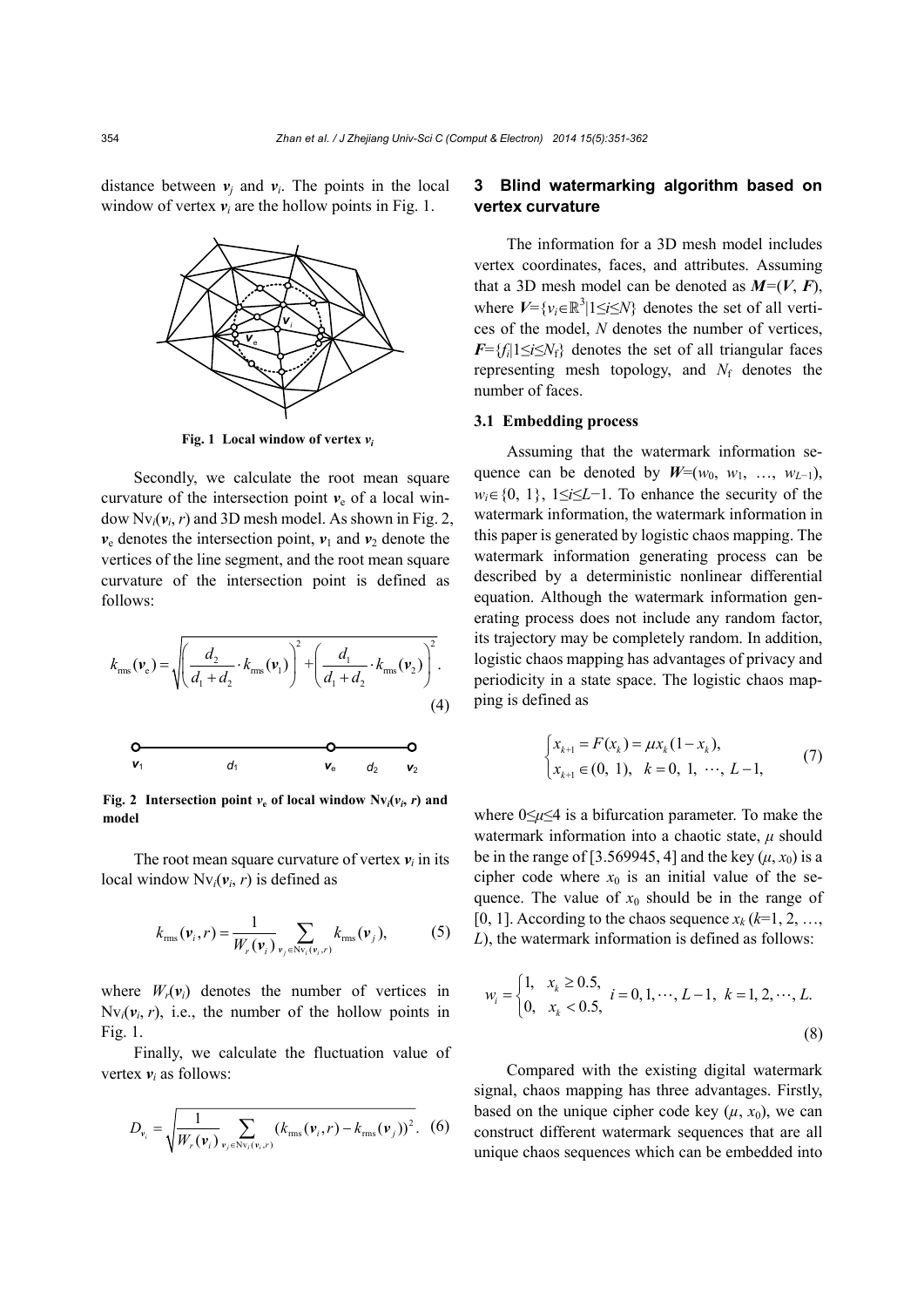the models; moreover, we can almost reproduce the original sequence rapidly as long as we obtain the cipher code. Secondly, without knowing the cipher code or chaos mapping, the chaos sequence cannot be deciphered, which can enhance the security of copyright certification. Thirdly, by using logistic chaos mapping, the similarity between different watermarks can be effectively decreased, which guarantees the uniqueness of the watermark. So, the chaos sequence can effectively solve the problem of how to generate watermark in practical applications and can be treated as a digital watermarking standardization.

The root mean square curvature fluctuation value can be modulated based on the principle as follows: supposing that a continuous random variable *X* has a uniform distribution over the interval [0, 1], clearly, the expectation of *X* is given by *E*[*X*]= 1  $\int_0^1 XP(X) dX = 0.5$ , where  $P(X)$  is the probability density function of *X*. *E*[*X*] will be used as a reference value modified by shifting the mean fluctuation in each bin. It is very important to determine that the modified fluctuation value still exists within the range of the original bin because if the fluctuation value shifts from the original bin to another bin, it will have a serious impact on watermark extraction. For a continuous random variable *X*, the mapping function is defined as follows:

$$
Y = X^k, \quad k > 0, \ k \in \mathbb{R}.
$$

The expectation of *Y* is represented as

$$
E[Y] = E[X^k] = \int_0^1 X^k P(X) dX = \frac{1}{k+1}.
$$
 (10)

The expectation is still limited in the range of [0, 1], and *Y* is convergent. Finally, as shown in Fig. 3, if the embedded bit is 1, set  $Y>0.5+\alpha$ ; if the embedded bit is 0, set *Y*<0.5−*α*, where  $\alpha \in (0, 0.5)$  is modulation intensity. Then the information of the embedded watermark can be distinguished by selecting an appropriate value for parameter *k*. Because the 3D model is discrete, parameter *k* cannot be calculated directly. So, first we use an iterative algorithm to modify the valid vertices in a bin so that the root mean square curvature fluctuation values of all the vertices in the bin are changed. In this way, the value of *k* for the random

variable about the mean of the normalized root mean square curvature fluctuation values of all vertices in this bin can be changed to a suitable status and the watermark information can be embedded. The valid vertices in the bin are modified iteratively to make the mean of the normalized root mean square curvature fluctuation values of all vertices in the bin greater than  $0.5 + \alpha$  to embed a watermark bit of 1 into a bin, and less than 0.5−*α* to embed a watermark bit of 0 into a bin. To improve the robustness against various attacks, we repeatedly embed the watermark.



**Fig. 3 The proposed watermarking method by modulating the variable of the distribution**

The detailed steps of the embedding algorithm are as follows:

Step 1: Set the initial states of all vertices of the 3D mesh model valid, which indicates that all the vertices can be modified.

Step 2: For each vertex  $v_i$  ( $i=1, 2, ..., N$ ) of the 3D mesh model, calculate the root mean square curvature fluctuation value  $D_{\nu}$  according to Eqs. (1)–(6).

To tolerate the vertex reordering more effectively, the fluctuation values of all vertices are sorted in ascending order. According to the length *L* of the watermark and the repeating times num of the embedding watermark, the sorted fluctuation values are divided into *L*·num bins. The vertices in every bin can be expressed as

$$
B_{i} = \left\{ \nu_{j} \middle| D_{\min} + \frac{D_{\max} - D_{\min}}{L \cdot \text{num}} \cdot i \le D_{\nu_{j}} \right\}
$$
  

$$
\le D_{\min} + \frac{D_{\max} - D_{\min}}{L \cdot \text{num}} \cdot (i + 1) \right\},
$$
 (11)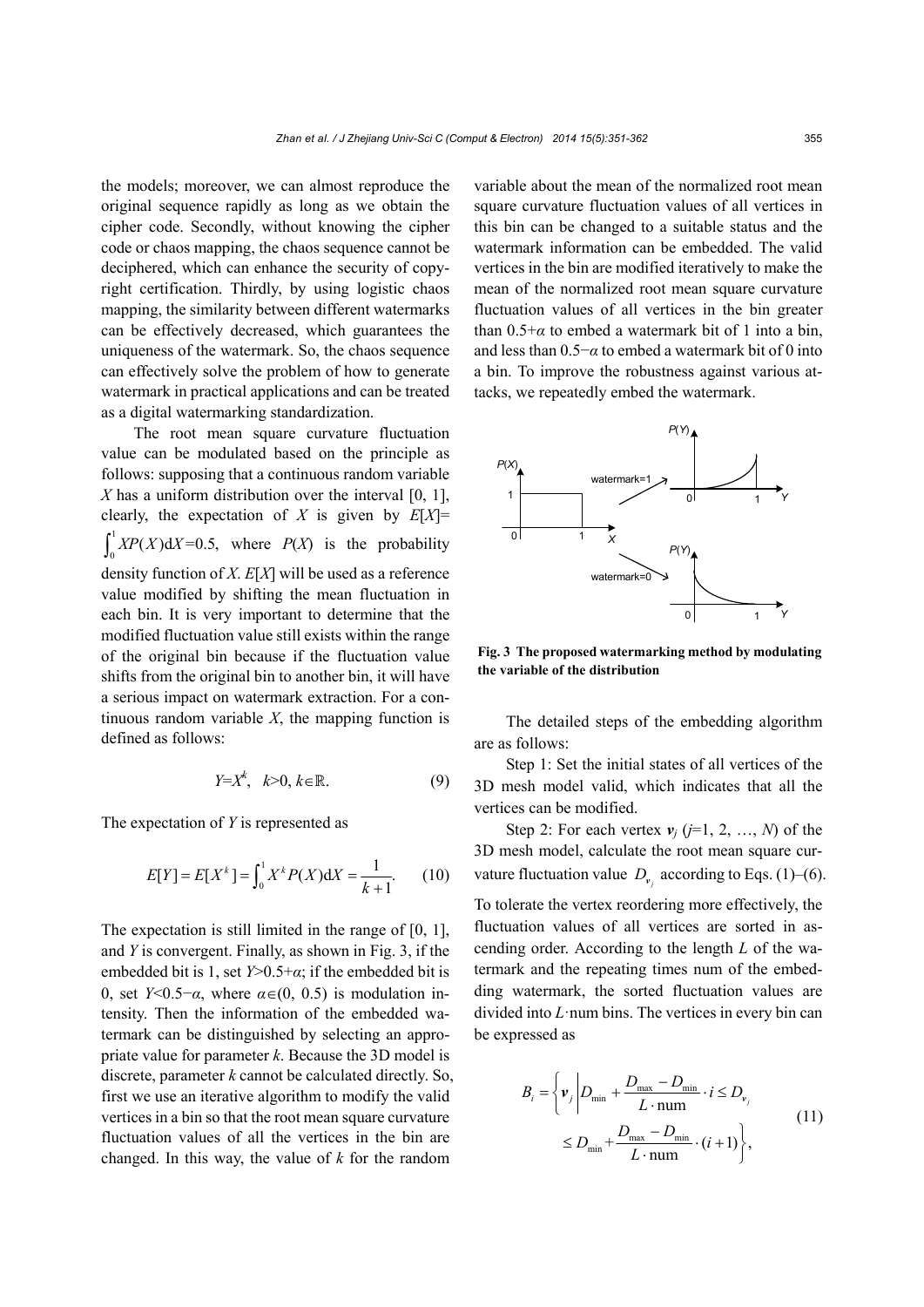where  $i=0, 1, \ldots, L$ ·num−1,  $B_i$  is the subset of the vertices of the model, 0≤*j≤N*−1, *N* is the number of vertices of the model, and  $D_{\text{max}}$  and  $D_{\text{min}}$  are the maximum and minimum root mean square curvature fluctuation values in the model, respectively.

Step 3: The fluctuation value of vertex in bin *Bi* is normalized as

$$
D'_{\nu_j} = \frac{D_{\nu_j} - D_{\min,i}}{D_{\max,i} - D_{\min,i}},
$$
\n(12)

where  $D_{\nu}$  is the root mean square fluctuation value

of vertex  $v_j$  in the *i*th bin, and  $D_{\text{max},i}$  and  $D_{\text{min},i}$  are the maximum and minimum root mean square curvature fluctuation values of vertices in the *i*th bin, respectively. The value of  $D'_{\nu}$  in every bin is in the range of [0, 1].

Step 4: Embed the watermark into the bins by modulating the mean fluctuation values of the vertices in each bin. When we embed one watermark bit *wk* into the vertices in bin *Bi* (*i*=0, 1, …, *L*·num−1), the mean fluctuation value of vertices in  $B_i$  should be greater than  $0.5+\alpha$  if  $w_k$  is 1, and less than  $0.5-\alpha$  if  $w_k$ is 0. However, we need not calculate the mean fluctuation value of the vertices in the bin because when the goal of modulating the mean fluctuation value is achieved, the sum of the new fluctuation values of vertices in *Bi* must satisfy

$$
\text{sum}_{i} \in \begin{cases} \left( [(0.5 + \alpha)(D_{\text{max},i} - D_{\text{min},i}) + D_{\text{min},i}]Q_{i}, D_{\text{max},i}Q_{i} \right), \\ \quad w_{k} = 1, \\ \left( 0, [(0.5 - \alpha)(D_{\text{max},i} - D_{\text{min},i}) + D_{\text{min},i}]Q_{i} \right), \\ \quad w_{k} = 0, \end{cases} \tag{13}
$$

where  $Q_i$  is the number of vertices in the *i*th bin. So, we need only to modulate the fluctuation values of vertices in the bin, which can be done by modifying the vertex coordinates in the bin. An iterative algorithm is used to modify the vertices in the bin in terms of the embedded watermark bit along the normal directions of the vertices until the sum of the fluctuation values of the vertices in the bin satisfies Eq. (13). For every vertex  $v_i$  ( $i=1, 2, ..., Q_i$ ) in each bin, check the state of vertex  $v_i$  and all the vertices in the local window of vertex  $v_i$ ; the vectors of the effective vertices, the states of which are valid, are modified as follows:

$$
\mathbf{v}'_j = \mathbf{v}_j + (-1)^{w_k+1} \eta \frac{\mathbf{n}_j}{|\mathbf{n}_j|},
$$
 (14)

where  $\boldsymbol{n}_i$  is the normal vector of the *j*th vertex,  $w_k$  ( $k=0$ , 1, …, *L*−1) is a watermark bit with a value of 0 or 1, *η* is the strength of modulation determined by the iterative algorithm,  $v_i$  is the vector of the *j*th vertex denoted by the vertex coordinates and origin coordinates, and  $v'$  is the vector of the *j*th vertex after being modified, from which the new vertex coordinates can be achieved. Using Eq. (14), the new coordinates of every valid vertex in the bin can be calculated by a given value *η*. Subsequently, the new fluctuation value of every vertex in the bin is calculated again. If the sum of the new fluctuation values of vertices in the bin satisfies Eq. (13), the iterative algorithm is finished; otherwise,  $\eta$  is modified gradually and the above procedure is repeated. After modifying these vertices, the states of these vertices and the vertices in their local windows are set invalid, which means these vertices cannot be modified in the following calculation.

The iterative algorithm that embeds a watermark bit into a bin is described as follows:

(1) Set the initial *η*, Δ*η*=0.001;

- (2) Repeat {
	- For valid vertices  $v_j$  in the bin do
		- {Calculate the new coordinate of  $v_i$  using Eq. (14);
		- Calculate the new fluctuation value of  $v_i$  using Eq.  $(6)$ ; }
		- Calculate the sum of these new fluctuation values in the bin and mark the sum as sum*i*;
	- If the sum*i* does not satisfy Eq. (13) then
	- {Resume the original coordinates of all vertices in the bin;
	- If the watermark bit needed to embed is 1 then
	- { If sum*i* is smaller than the lower limit of the range, then  $\eta = \eta + \Delta \eta$ ;

If sum*i* is greater than the upper limit of the range, then  $\{\Delta \eta = \Delta \eta/2; \eta = \eta - \Delta \eta; \}$ 

- If the watermark bit that needs to be embedded is 0 then
- { If sum*i* is greater than the upper limit of the range, then  $\eta = \eta + \Delta \eta$ ;

If sum*<sup>i</sup>* is smaller than the lower limit of the range, then  $\{\Delta \eta = \Delta \eta/2; \eta = \eta - \Delta \eta; \}$ }

} until sum*i* satisfies Eq. (13) or there is no valid vertex in the bin;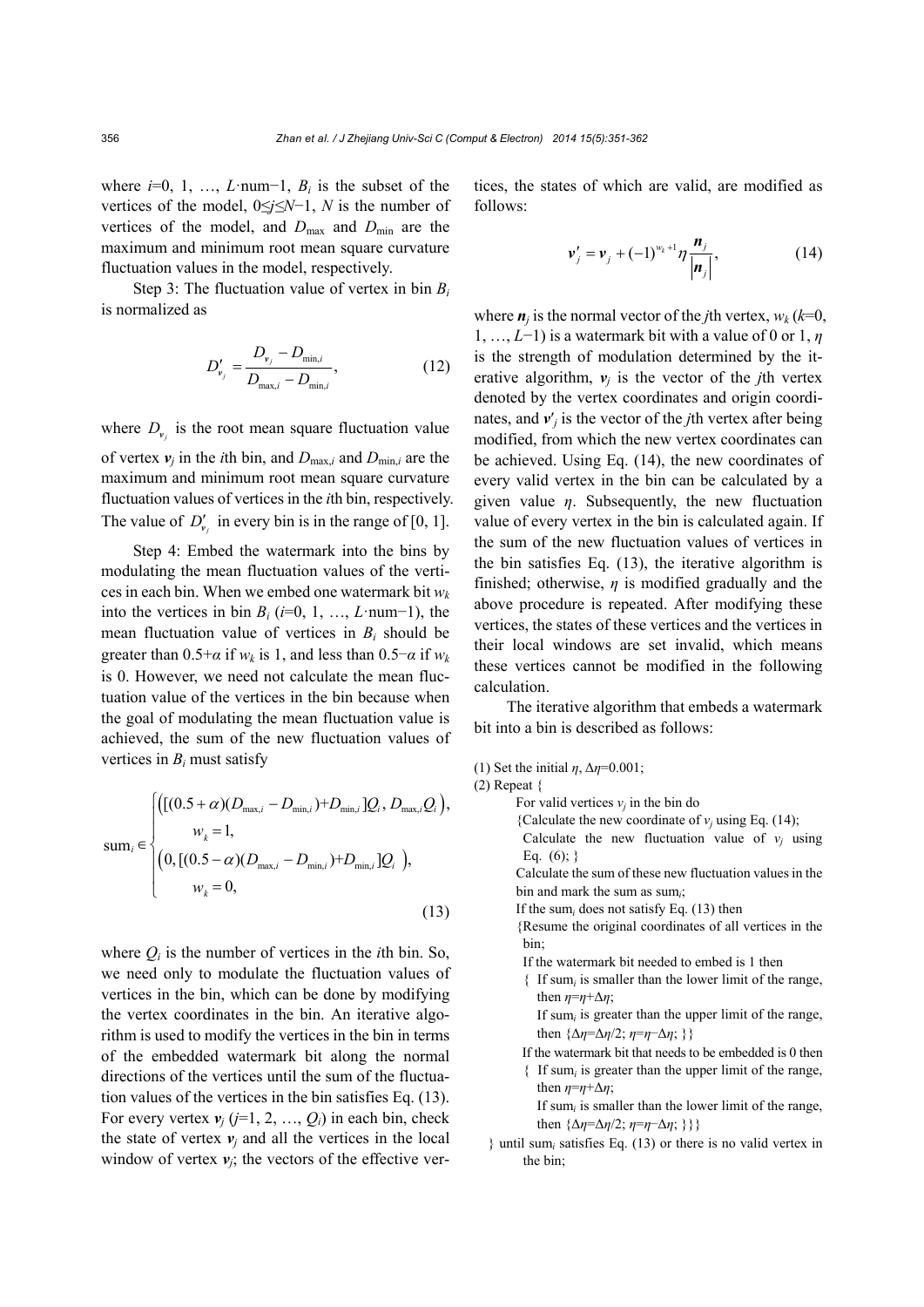(3) Set the states of these modified vertices and the vertices in their local window invalid.

### **3.2 Extraction process**

The extraction process is similar to the embedding process. First, Eqs.  $(1)$ – $(6)$  are used to calculate the fluctuation value of each vertex of the detected 3D mesh model. Then the fluctuation value sequence is sorted in ascending order and the *L*·num bins are obtained by dividing the sorted fluctuation value sequence. Normalize the fluctuation values of all vertices in each bin and calculate the mean fluctuation value of all vertices in the bin. The detailed steps can refer to steps 2 and 3 of the embedding process.

By comparing the mean fluctuation value  $D'_{\text{avof}}$ <sup>d</sup> of every bin, one watermark bit can be extracted from the corresponding bin. The formula of extracting one watermark bit in the *i*th bin is as follows:

$$
w_i' = \begin{cases} 1, & D_{\text{avg}(i)}^{\prime} \ge 0.5, \\ 0, & D_{\text{avg}(i)}^{\prime} < 0.5, \end{cases} \quad 0 \le i \le L \cdot \text{num} - 1. \tag{15}
$$

Finally, after the watermark sequence whose length is *L·*num is extracted, we should count the corresponding bits of the watermark sequence to determine the final watermark whose length is *L*. For example, we count the watermark information from  $w'_i, w'_{i+L}, \dots, w'_{i+({\text{num}}-1), L}$  (0≤*i*≤*L*−1). If the number of 1's is greater than the number of 0's, the *i*th watermark information is 1; otherwise, the *i*th watermark information is 0. The extracted watermark is  $W^d = (w_0^d, w_1^d, \dots, w_{L-1}^d)$ , whose length is *L*.

To validate the robustness of our algorithm, the correlation coefficient is introduced to measure the similarity between the extracted watermark sequence and the original watermark sequence:

$$
Corr(\boldsymbol{W}^{d}, \boldsymbol{W}) = \frac{\sum_{i=0}^{L-1} (w_{i}^{d} - \overline{w^{d}})(w_{i} - \overline{w})}{\sqrt{\sum_{i=0}^{L-1} (w_{i}^{d} - \overline{w^{d}})^{2} \sum_{i=0}^{L-1} (w_{i} - \overline{w})^{2}}},
$$
 (16)

where  $\overline{w^d}$  is the mean of the extracted watermark bit,  $w_i^d$  is the *i*th watermark bit of the extracted watermark,  $\overline{w}$  is the mean of the original watermark bit, and  $w_i$  is the *i*th watermark bit of the original watermark. If the correlation coefficient is negative, it is meaningless for copyright protection of the 3D model and we set it to zero. Usually, a threshold is given when verifying the copyright information. If the correlation coefficient is greater (resp., smaller) than the given threshold, it is considered that the registered original watermark is contained (resp., not contained) in the detected model.

#### **4 Experiments and result analysis**

The algorithm is implemented by using a CGAL Graphic Library and Visual Studio 2008. To validate the performance of the algorithm, we choose the Bunny, Horse, Venus, and Dragon models provided by Stanford University as test models. Bunny has 34835 vertices and 69666 faces. The length of the embedded watermark sequence is 256 and the watermark will be repeatedly embedded three times. Horse has 112642 vertices and 225280 faces. The length of the embedded watermark sequence is 300 and the watermark will be embedded three times. Venus has 100759 vertices and 201514 faces. The length of the embedded watermark sequence is 64 and the watermark will be embedded seven times. Dragon has 50000 vertices and 100000 faces. The length of the embedded watermark sequence is 128 and the watermark will be embedded three times. This algorithm is compared with the algorithms of Cho *et al.* (2007) and Wang *et al.* (2011) which are concerned with visual masking and robustness. The threshold of the correlation in this experiment is 0.4,  $\alpha$  is 0.03, the initial *η* is 0.001, key ( $\mu$ ,  $x_0$ ) is set as (3.7, 0.7), and *r* is 0.1. The results of Wang *et al.* (2011) are adopted from the original paper. We implement the algorithm of Cho *et al.* (2007) using the parameters in Table 1.

**Table 1 Parameters for the algorithm proposed by Cho**  *et al.* **(2007)** 

| WM payload (bit) | Mesh model | Strength parameter |
|------------------|------------|--------------------|
| 67               | Bunny      | 0.03               |
| 49               | Dragon     | 0.04               |
| 46               | Horse      | 0.05               |
| 75               | Venus      | 0.07               |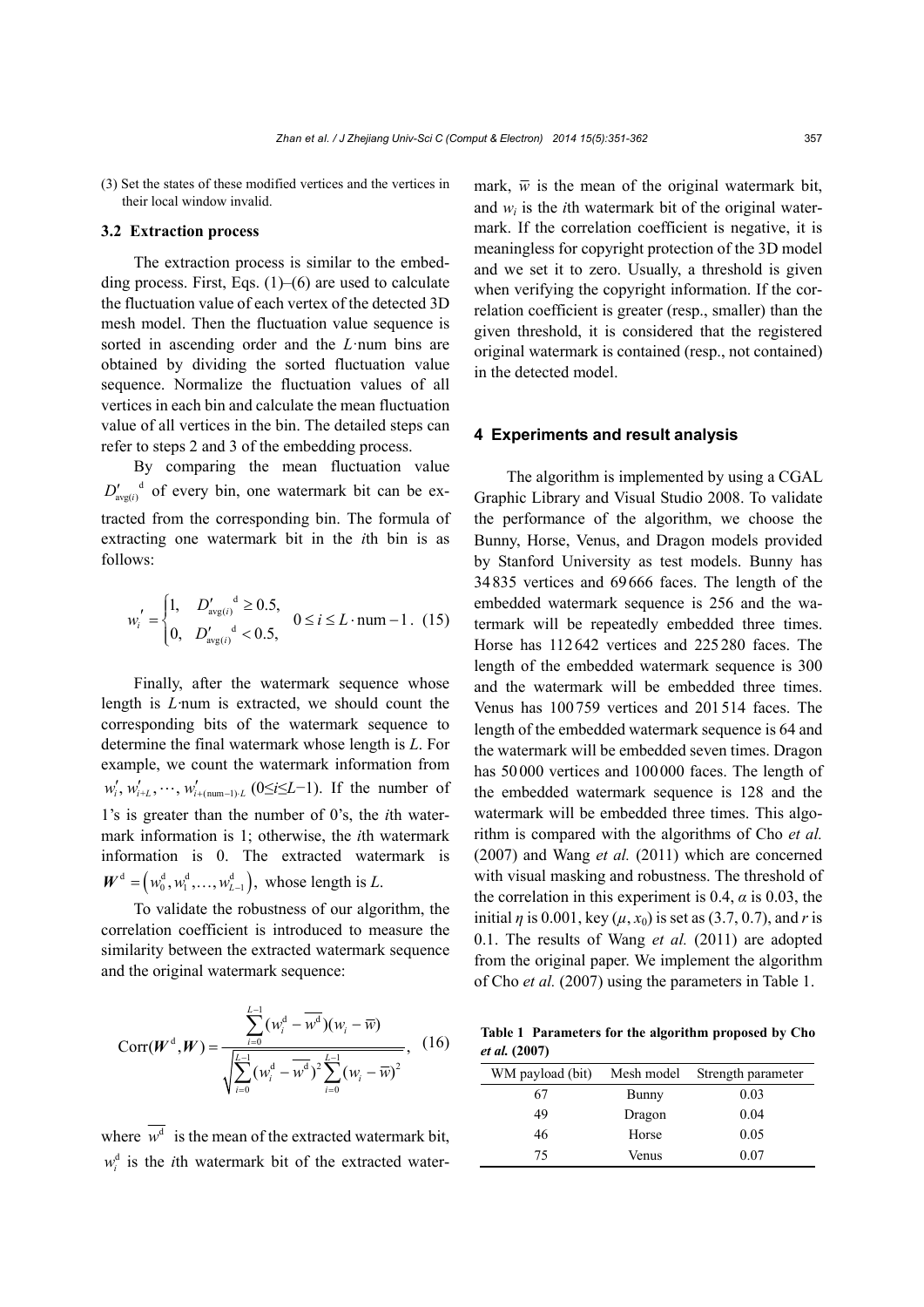#### **4.1 Visual masking**

Since there are no recognized standards that can evaluate the visual masking effect, in this study we use the observation comparison method and the maximum root mean square error (MRMS) to evaluate the visual masking for subjectivity and impersonality. The observation comparison method is to determine the degree of deformation between the watermarked model and the original model by observing with the naked eye. The observation comparison results of the model are shown in Fig. 4.



**Fig. 4 Comparison of visual effect between the original models (up) and watermarked models (down) of Bunny (a), Dragon (b), Horse (c), and Venus (d)**

MRMS is calculated by Metro (Cignoni *et al.*, 1998) to objectively measure the visual masking effect of the 3D model. The root mean square (RMS) is the root mean square of the vertex distance between the two models, the maximum of which is MRMS. MRMS is defined as follows:

$$
E(V_1, V_2) = \max \{e_f(V_1, V_2), e_b(V_1, V_2)\},\tag{17}
$$

where

$$
e_{\rm f}(V_1, V_2) = \frac{1}{|V_1|} \int_{V_1} \min_{\mathbf{v}_2 \in V_2} {\{||\mathbf{v}_1 - \mathbf{v}_2||\} d\mathbf{v}_1},
$$
  

$$
e_{\rm b}(V_2, V_1) = \frac{1}{|V_2|} \int_{V_2} \min_{\mathbf{v}_1 \in V_1} {\{||\mathbf{v}_2 - \mathbf{v}_1||\} d\mathbf{v}_2},
$$

and  $V_1$  and  $V_2$  are the vertex sets of the original 3D model and the detected 3D model, respectively. The smaller the MRMS is, the better the visual masking effect of the algorithm will be. With the smaller distortion of the model, the watermark information embedded into the model is not easily perceived. The comparison results of the MRMS of this algorithm and the algorithms proposed by Cho *et al.* (2007) and Wang *et al.* (2011) are listed in Table 2. We can see that our algorithm has a better visual masking effect.

In this study, the fluctuation value of each vertex is calculated using a local window ensuring the masking scale of the 3D model to a certain extent (Lavoue, 2009). In the experiments, the differences between the models of before and after watermark embedding cannot be recognized with the naked eye in Fig. 4. It can also be seen from Table 2 that the MRMS value of our algorithm is lower than the values of Cho *et al.* (2007) and Wang *et al.* (2011). It shows that the visual masking effect of our algorithm is better than those of Cho *et al.* (2007) and Wang *et al.* (2011).

**Table 2 Results of the MRMS distance** 

| Model                     | MRMS $(\times 10^{-3})$ |        |       |       |  |  |  |
|---------------------------|-------------------------|--------|-------|-------|--|--|--|
|                           | Bunny                   | Dragon | Horse | Venus |  |  |  |
| Our algorithm             | 0.42                    | 0.45   | 0.71  | 0.36  |  |  |  |
| Cho et al. (2007)         | 0.44                    | 0.67   | 1.57  | 0.34  |  |  |  |
| Wang <i>et al.</i> (2011) | 1.75                    | 1 76   | 104   | 2.34  |  |  |  |

### **4.2 Robustness**

To verify the robustness of our algorithm against geometry attacks and connectivity attacks, vertex rearrangement, rotation, translating, uniform scaling, noise, smoothing, quantization, and simplification attacks are executed. Some display results of the attacked Dragon model and Venus model are listed in Figs. 5 and 6, respectively. Then we evaluate the differences between the original watermark sequence and the extracted watermark sequence by calculating the correlation coefficient. The visual distortion is also evaluated using MRMS between the attacked watermarked model and the original model.

Translation and rotation attacks have no effect on the relative position of the vertex and topology, and the uniform scaling does not change the root mean square curvature fluctuation value, which is a local feature of the model. Our algorithm has strong robustness against translation, rotation, and uniform scaling. After these attacks, the correlation coefficients between the extracted watermark and the original watermark are one. The sort operation on the root mean square curvature fluctuation value is adopted in our algorithm to resist the vertex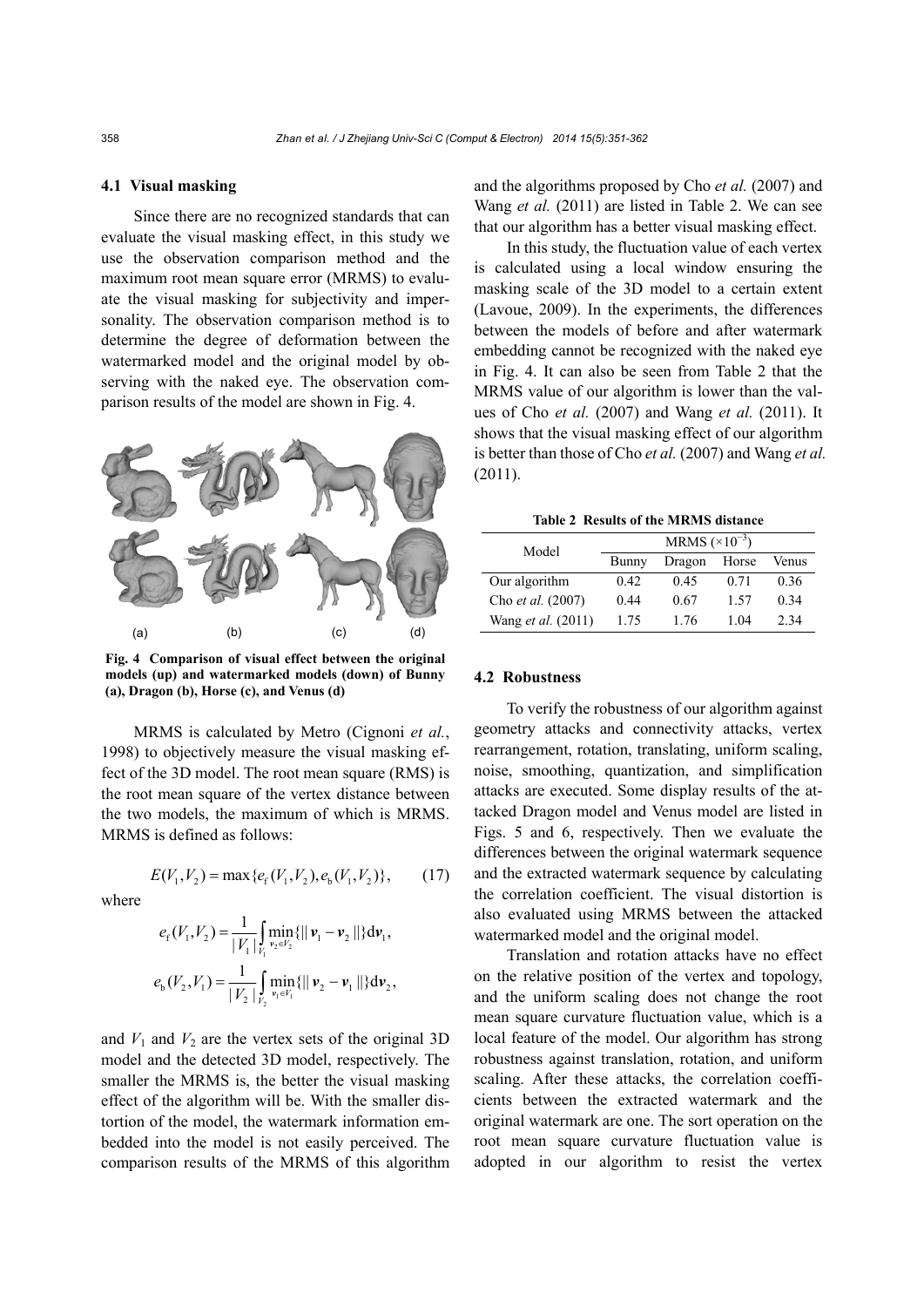rearrangement attack. So, after the vertex rearrangement attack, the correlation coefficient is also one.



**Fig. 5 The Dragon model watermarked by our method and attacked by 0.5% uniform noise (a), 50-iteration Laplacian smoothing (b), 7-bit coordinate quantization (c), and simplification with reducing 95% of vertices (d)**



**Fig. 6 The Venus model watermarked by our method and attacked by 0.5% uniform noise (a), 100-iteration Laplacian smoothing (b), 7-bit coordinate quantization (c), and simplification with reducing 97.5% of vertices (d)**

For the noise attack, the uniform random noise is added to each vertex of the watermarked model. The amplitude of the noise is  $0.1\%$ ,  $0.3\%$ , and  $0.5\%$ , respectively. The greater the amplitude is, the larger the distortion of the model is. The experimental results of random noise attacks are shown in Table 3. Our algorithm is better than those of Cho *et al.* (2007) and Wang *et al.* (2011) in terms of robustness and visual masking effect, except that visual masking effect of the Bunny model is slightly worse than that of Wang *et al.* (2011), while its correlation coefficient is better. The correlation coefficient of the Dragon model is worse than that of Wang *et al.* (2011) when the noise amplitude is 0.1%. The experimental results show that our algorithm has better robustness to uniform noise and the visual masking effect is good.

The Laplacian smoothing attack  $(\lambda=0.03)$  is performed 10, 30, and 50 times for Bunny and Dragon, and 10, 50, and 100 times for Horse and Venus. The experimental results are shown in Table 4. When the number of iterations is 30 for Bunny, 10 for Dragon, 50 for Horse, and 50 for Venus, the visual masking of our algorithm is not as good as that of Wang *et al.* (2011), but its robustness is better. Thus, it is noticed that the visual masking and robustness of our algorithm are globally well balanced.

Quantization is a lossy data compression method and it will make the model miss important information. Bits of quantization use binary to represent the coordinate of vertices. The fewer bits of quantization mean the model distortion is more serious. In this study, each coordinate of the vertices is represented with 9-, 8-, and 7-bit (Table 5). When the coordinates of the vertices are represented by 7-bit, the model is damaged too seriously to recover. This means it loses its commercial value and it does not need to be protected by watermark. Although the results of the correlation coefficient of the Bunny model are lower than those of Wang *et al.* (2011) and the correlation coefficient results of the Horse model are lower than those of Cho *et al.* (2007) when the coordinates of the vertices are represented by 7-bit, they are still greater than the threshold. This means there is a strong correlation between the extracted watermark and the original watermark, implying that our algorithm has good robustness against the quantization attack. The MRMS of our algorithm is better than those of Cho *et al.* (2007) and Wang *et al.* (2011); thus, we may conclude that our algorithm has better visual masking effect.

Since our algorithm embeds watermarks into the model repeatedly, the watermark can be extracted from the vertices that survive from simplification. Our algorithm is robust against simplification (Table 6). When the vertices of the Horse are reduced by 97.5%, the robustness of the algorithm is weaker than that of Wang *et al.* (2011), but the correlation coefficient is still higher than the threshold, so our algorithm has good robustness to simplification. The MRMS of our algorithm is better than the MRMS of Cho *et al.* (2007) and Wang *et al.* (2011), except that the visual masking effects of the Bunny model and Venus model are slightly worse than that of Wang *et al.* (2011). In general, our algorithm has good visual masking effect and robustness against the simplification attack.

From the experiment results, we can see that our algorithm generally has better robustness and better visual masking effect than Cho *et al.* (2007) and Wang *et al.* (2011). The main reason is that under common attacks including vertex rearrangement, rotation, translating, uniform scaling, noise, smoothing, quantization, and simplification, 3D mesh models generally can maintain their original shape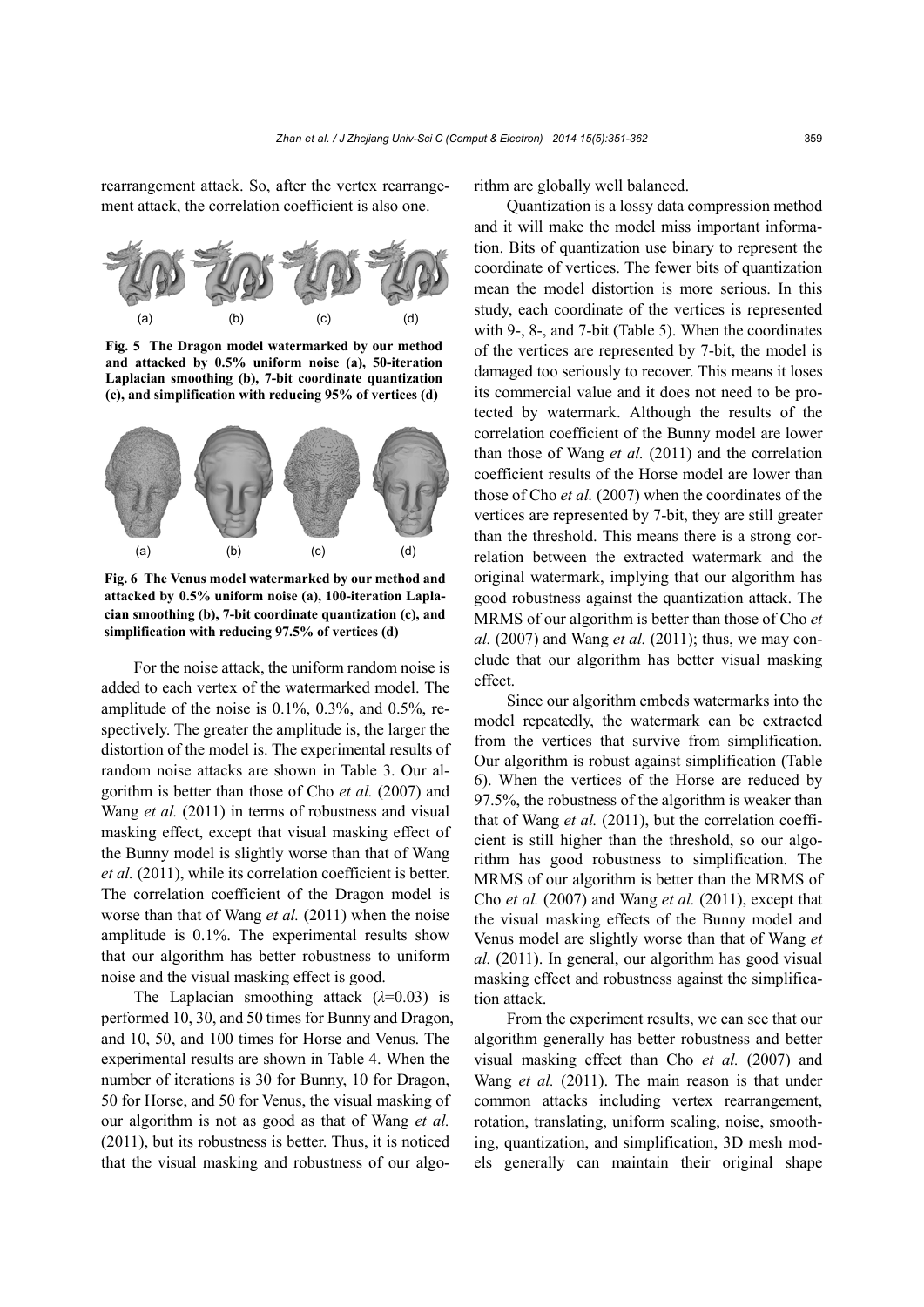| Model  | Amplitude | Corr          |            |                    | <b>MRMS</b>   |            |             |
|--------|-----------|---------------|------------|--------------------|---------------|------------|-------------|
|        | $(\%)$    | Our algorithm | Cho et al. | Wang <i>et al.</i> | Our algorithm | Cho et al. | Wang et al. |
|        | 0.1       | 1.00          | 0.72       | 0.98               | 0.32          | 0.48       | 0.22        |
| Bunny  | 0.3       | 0.91          | 0.72       | 0.85               | 0.40          | 0.79       | 0.66        |
|        | 0.5       | 0.80          | 0.66       | 0.77               | 0.98          | 1.19       | 1.11        |
| Dragon | 0.1       | 0.94          | 0.83       | 0.98               | 0.33          | 0.71       | 0.24        |
|        | 0.3       | 0.87          | 0.80       | 0.76               | 0.62          | 0.99       | 0.72        |
|        | 0.5       | 0.77          | 0.65       | 0.61               | 1.01          | 1.38       | 1.20        |
|        | 0.1       | 1.00          | 0.95       | 0.98               | 0.19          | 1.48       | 0.21        |
| Horse  | 0.3       | 1.00          | 0.95       | 0.86               | 0.58          | 1.61       | 0.64        |
|        | 0.5       | 0.86          | 0.91       | 0.77               | 0.97          | 1.81       | 1.07        |
| Venus  | 0.1       | 0.95          | 0.94       | 0.94               | 0.24          | 0.47       | 0.33        |
|        | 0.3       | 0.95          | 0.87       | 0.87               | 0.58          | 1.04       | 0.98        |
|        | 0.5       | 0.79          | 0.27       | 0.78               | 0.99          | 1.67       | 1.63        |

**Table 3 Experimental results against the uniform noise attack** 

**Table 4 Experimental results against the smoothing attack (***λ***=0.03)** 

| Model  | Number of  |               | Corr       |                    | <b>MRMS</b>   |            |             |  |
|--------|------------|---------------|------------|--------------------|---------------|------------|-------------|--|
|        | iterations | Our algorithm | Cho et al. | Wang <i>et al.</i> | Our algorithm | Cho et al. | Wang et al. |  |
|        | 10         | 0.92          | 0.84       | 0.73               | 0.26          | 0.49       | 0.26        |  |
| Bunny  | 30         | 0.85          | 0.60       | 0.62               | 0.70          | 0.78       | 0.69        |  |
|        | 50         | 0.44          | 0.36       | 0.27               | 0.97          | 1.10       | 1.04        |  |
| Dragon | 10         | 0.91          | 0.80       | 0.84               | 0.33          | 0.67       | 0.31        |  |
|        | 30         | 0.66          | 0.51       | 0.52               | 0.80          | 0.96       | 0.82        |  |
|        | 50         | 0.44          | 0.26       | 0.19               | 1.12          | 1.34       | 1.28        |  |
| Horse  | 10         | 1.00          | 0.95       | 1.00               | 0.06          | 1.46       | 0.07        |  |
|        | 50         | 1.00          | 0.95       | 0.87               | 0.46          | 1.46       | 0.29        |  |
|        | 100        | 0.77          | 0.72       | 0.74               | 0.46          | 1.49       | 0.52        |  |
| Venus  | 10         | 1.00          | 0.94       | 0.92               | 0.12          | 0.34       | 0.12        |  |
|        | 50         | 0.93          | 0.63       | 0.92               | 0.59          | 0.56       | 0.51        |  |
|        | 100        | 0.78          | 0.45       | 0.84               | 0.88          | 0.89       | 0.88        |  |

**Table 5 Experimental results against the quantization attack** 

| Model  | Intensity | Corr          |            |                    | <b>MRMS</b>   |            |             |
|--------|-----------|---------------|------------|--------------------|---------------|------------|-------------|
|        |           | Our algorithm | Cho et al. | Wang <i>et al.</i> | Our algorithm | Cho et al. | Wang et al. |
|        | 9-bit     | 1.00          | 0.73       | 0.91               | 0.61          | 0.67       | 0.52        |
| Bunny  | 8-bit     | 0.91          | 0.58       | 0.91               | 1.00          | 1.13       | 1.05        |
|        | 7-bit     | 0.58          | 0.17       | 0.70               | 1.84          | 2.12       | 2.07        |
| Dragon | 9-bit     | 0.96          | 0.72       | 0.96               | 0.55          | 0.88       | 0.57        |
|        | 8-bit     | 0.77          | 0.71       | 0.63               | 1.13          | 1.32       | 1.13        |
|        | 7-bit     | 0.41          | 0.38       | 0.23               | 1.89          | 2.39       | 2.29        |
| Horse  | 9-bit     | 1.00          | 0.95       | 1.00               | 0.32          | 1.54       | 0.49        |
|        | 8-bit     | 0.86          | 0.95       | 0.70               | 0.78          | 1.76       | 0.97        |
|        | 7-bit     | 0.57          | 0.68       | 0.49               | 1.97          | 2.52       | 2.05        |
| Venus  | 9-bit     | 1.00          | 0.87       | 0.92               | 0.64          | 0.74       | 0.66        |
|        | 8-bit     | 0.83          | 0.48       | 0.81               | 1.12          | 1.36       | 1.32        |
|        | 7-bit     | 0.73          | 0.07       | 0.79               | 1.75          | 2.72       | 2.70        |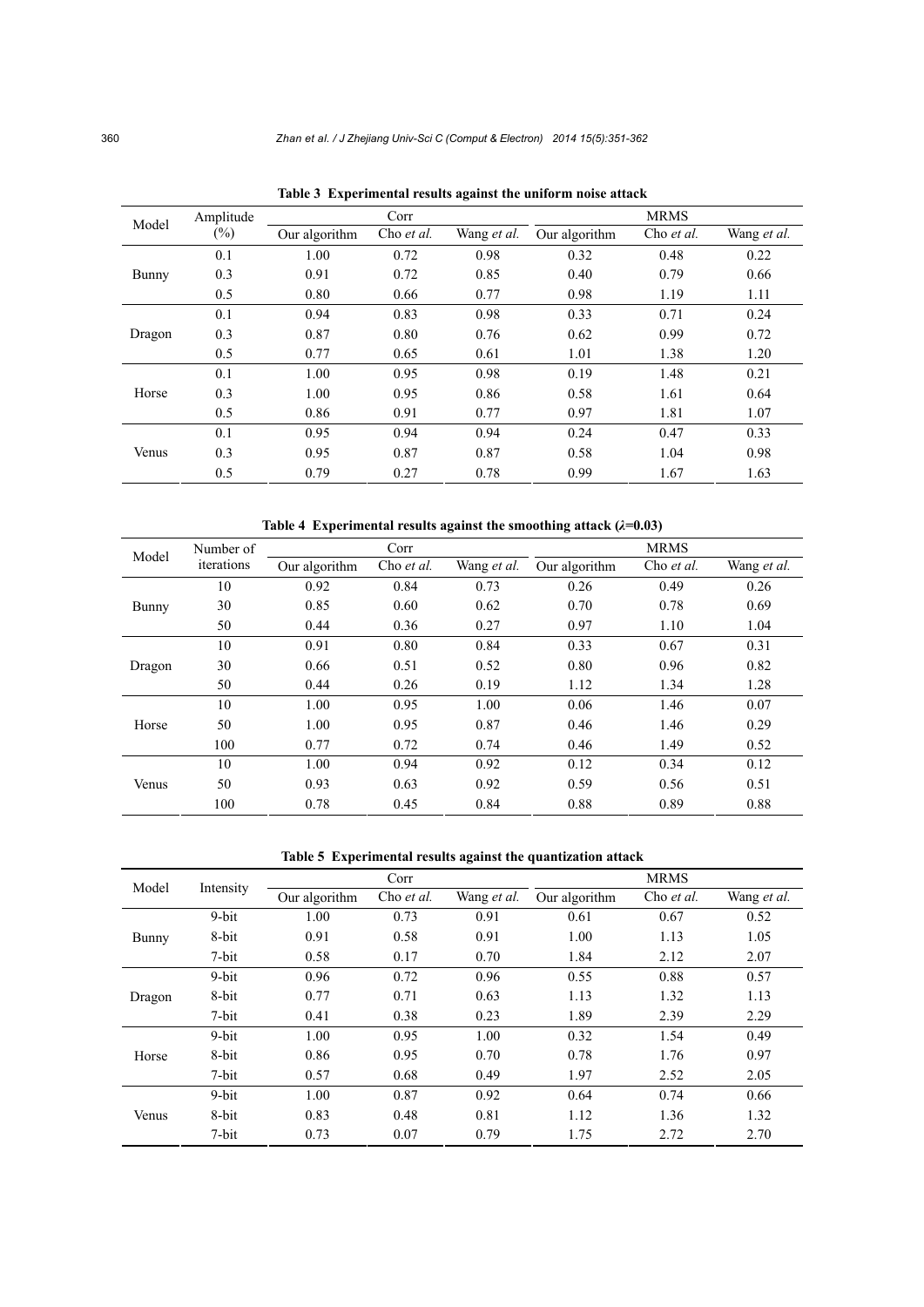| Model  | Vertex reduction | Corr          |            |                    | <b>MRMS</b>   |            |             |
|--------|------------------|---------------|------------|--------------------|---------------|------------|-------------|
|        | ratio $(\% )$    | Our algorithm | Cho et al. | Wang <i>et al.</i> | Our algorithm | Cho et al. | Wang et al. |
|        | 70               | 1.00          | 0.11       | 1.00               | 0.40          | 0.46       | 0.21        |
| Bunny  | 90               | 0.83          | 0.01       | 0.73               | 0.54          | 0.60       | 0.54        |
|        | 95               | 0.74          | 0.00       | 0.74               | 0.76          | 0.83       | 0.95        |
| Dragon | 70               | 0.95          | 0.00       | 1.00               | 0.33          | 0.74       | 0.37        |
|        | 90               | 0.66          | 0.00       | 0.56               | 0.97          | 1.05       | 1.00        |
|        | 95               | 0.30          | 0.00       | 0.08               | 1.65          | 1.55       | 1.79        |
|        | 90               | 1.00          | 0.00       | 1.00               | 0.10          | 1.51       | 0.13        |
| Horse  | 95               | 1.00          | 0.00       | 0.96               | 0.08          | 1.52       | 0.24        |
|        | 97.5             | 0.78          | 0.00       | 0.87               | 0.12          | 1.55       | 0.43        |
| Venus  | 90               | 0.96          | 0.01       | 0.95               | 0.32          | 0.41       | 0.29        |
|        | 95               | 0.77          | 0.00       | 0.89               | 0.46          | 0.53       | 0.51        |
|        | 97.5             | 0.77          | 0.00       | 0.84               | 0.65          | 0.78       | 0.91        |

**Table 6 Experimental results against the simplification attack** 

features, so the fluctuation values of the vertices can be preserved as a local feature and have a good robustness. From the above experimental results, we can see that our algorithm has better robustness than the algorithms of Cho *et al.* (2007) and Wang *et al.* (2011). The modulation is based on the fluctuation value and a local window, so there is little distortion and the algorithm has a good visual masking effect.

## **5 Conclusions**

To maintain good robustness and improve the visual masking effect of watermark embedding, this paper proposes a visual masking algorithm of a blind watermarking technique for 3D mesh models based on the curvature of the vertex. The algorithm selects a curvature called root mean square curvature as the local characteristics and then the fluctuation values of the root mean square curvature are calculated. The fluctuation sequence is ordered based on which vertices are divided into bins. Finally, the watermark is embedded by modulating the mean normalized fluctuation values of the root mean square curvature. The watermark embedding process is based on the value of the root mean square curvature of the 3D model and it can effectively guarantee the visual masking effect of the 3D model watermarking. The experiments show that the algorithm has a very good visual masking effect and can better resist vertex rearrangement, rotation, translating, uniform scaling, noise, smoothing, quantization, and simplification.

#### **References**

- Ai, Q.S., Liu, Q., Zhou, Z.D., *et al*., 2009. A new digital watermarking scheme for 3D triangular mesh models. *Signal Process.*, **89**(11):2159-2170. [doi:10.1016/j.sigpro.2009. 04.031]
- Benedens, O., 1999. Watermarking of 3D polygon based models with robustness against mesh simplification. SPIE: Security and Watermarking of Multimedia Contents, p.329-340. [doi:10.1117/12.344683]
- Cho, J.W., Prost, R., Jung, H.Y., 2007. An oblivious watermarking for 3D polygonal meshes using distribution of vertex norms. *IEEE Trans. Signal Process.*, **55**(1):142- 155. [doi:10.1109/TSP.2006.882111]
- Choi, H.I., Kim, T.W., Kwon, S.H., *et al.*, 2010. Digital watermarking of polygonal meshes with linear operators of scale functions. *Comput.-Aid. Des.*, **42**(3):163-172. [doi: 10.1016/j.cad.2009.09.002]
- Cignoni, P., Rocchini, C., Scopigno, R., 1998. Metro: measuring error on simplified surfaces. *Comput. Graph. For.*, **17**(2):167-174. [doi:10.1111/1467-8659.00236]
- Du, S., Zhan, Y.Z., Wang, X.Y., 2013. A zero watermarking algorithm for 3D mesh models based on shape diameter function. *Comput.-Aid. Des. Comput. Graph.*, **25**(5):653- 658 (in Chinese). [doi:10.3969/j.issn.1003-9775.2013. 05.008]
- Hu, M., Xie, Y., Xu, L.F., *et al*., 2008. A geometry property based adaptive watermarking scheme for 3D models. *J. Comput.-Aid. Des. Comput. Graph.*, **20**(3):390-394 (in Chinese).
- Hu, R., Rondao-Alface, P., Macq, B., 2009. Constrained optimisation of 3D polygonal mesh watermarking by quadratic programming. IEEE Int. Conf. on Acoustics, Speech, and Signal Process., p.1501-1504. [doi:10.1109/ ICASSP.2009.4959880]
- Kim, M.S., Valette, S., Jung, H.Y., *et al*., 2005. Watermarking of 3D irregular meshes based on wavelet multiresolution analysis. 4th Int. Workshop on Digital Watermarking,